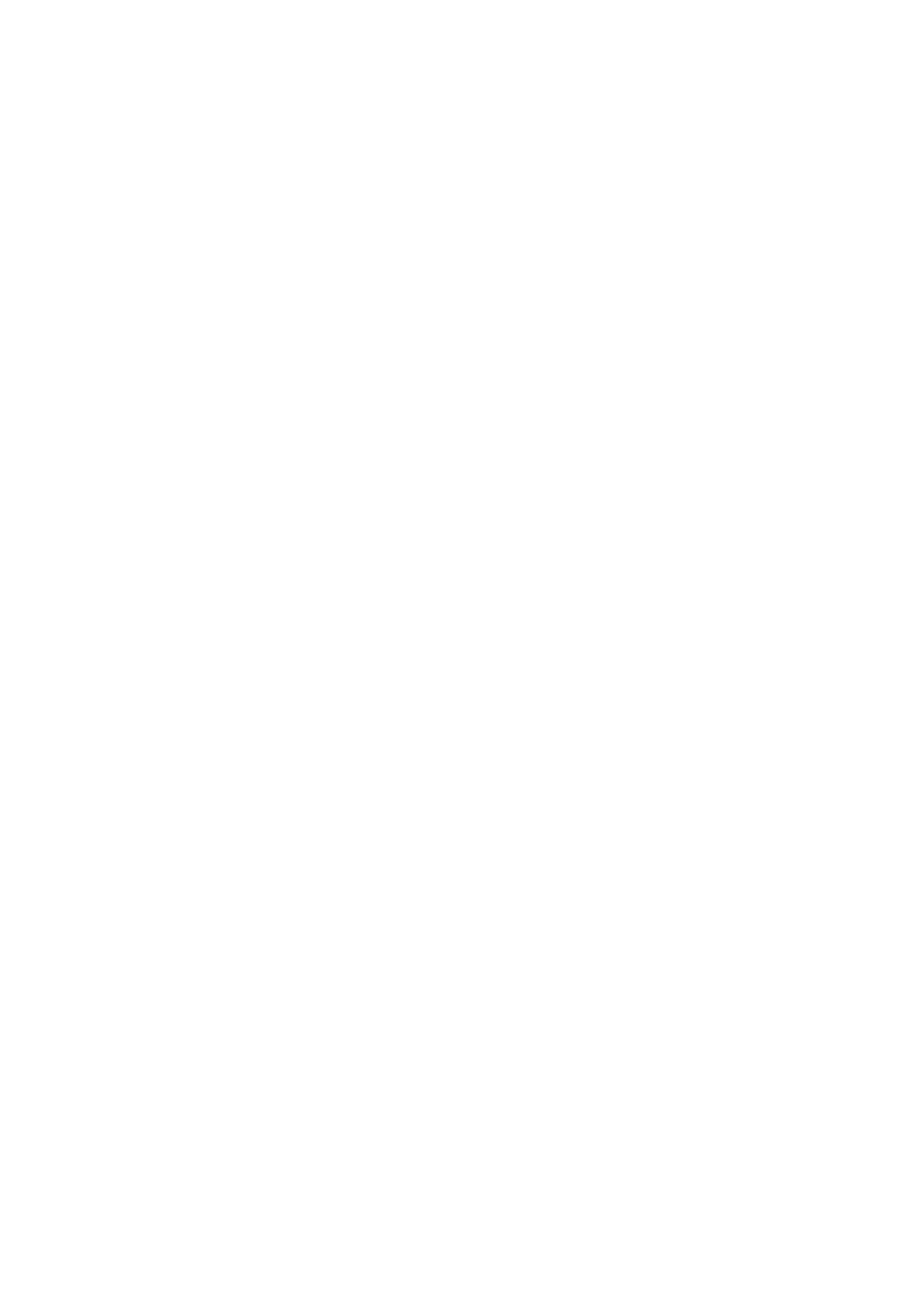Crown copyright 2007 Reproduced with the permission of the Controller of HMSO and Queen's Printer for Scotland

## ISSN 1754-3002

National Physical Laboratory Hampton Road, Teddington, Middlesex, TW11 0LW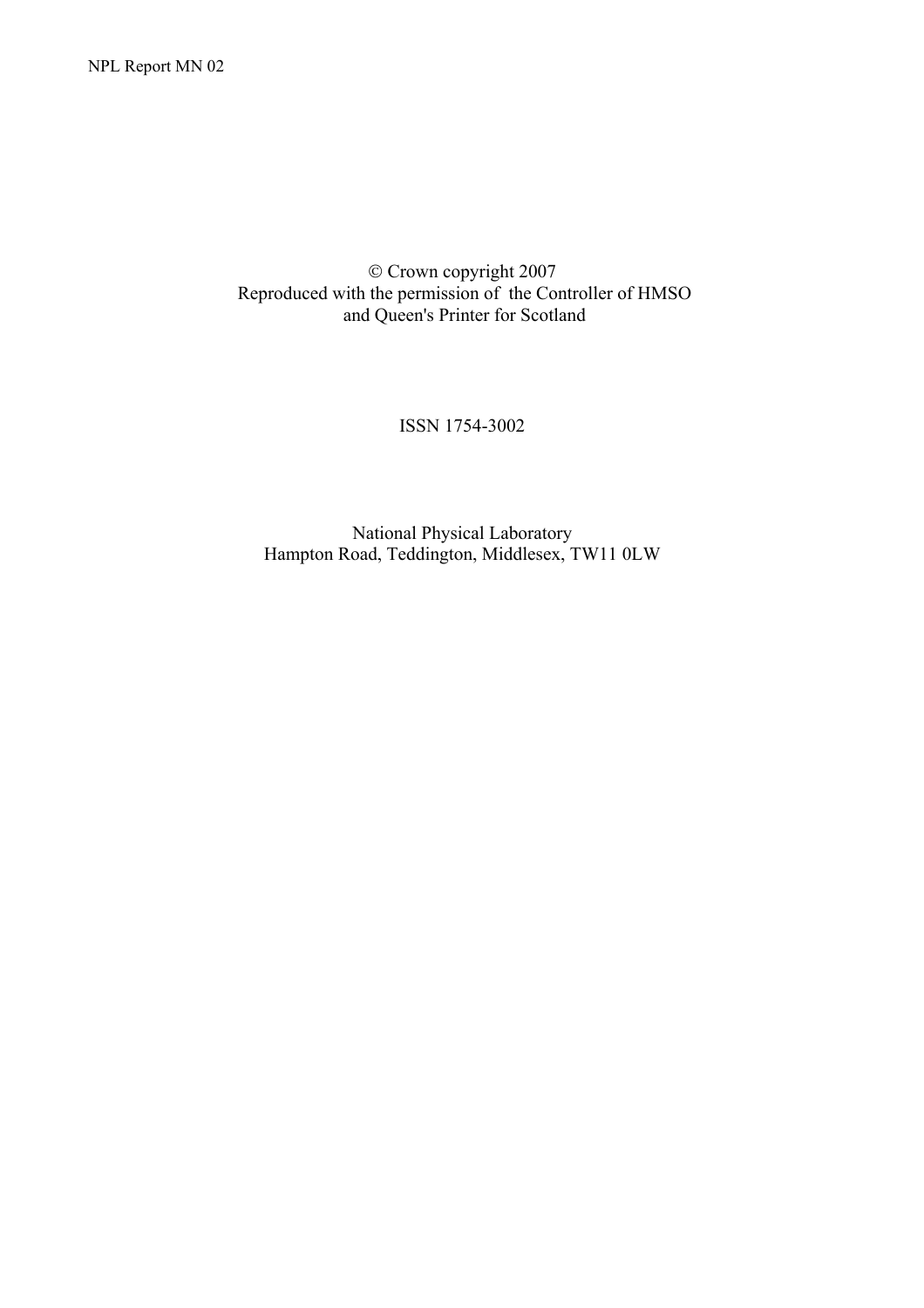## **Introduction**

With the introduction of the European WEEE (Waste in Electrical and Electronic Equipment) Directive in 2006, which aims to raise the level of recycling of electrical and electronic equipment (EEE) and encourages designers to create products with recycling in mind, there is great interest in any potential low temperature manufacturing route for electronics that would enable the use of materials that are easy to disassemble/ separate and recycle. Such routes could increase the potential recyclable content of electronics assemblies enabling a significant reduction in amount of electronics waste entering landfills. It was recently estimated in a DTI-funded report, that around 85% of all PCB scrap board waste goes to landfill, with around 70% of this being of nonmetallic content (primarily reinforced epoxy substrate material) with little opportunity for recycling. Based on 1998 estimates, nonrecyclable substrate materials contribute around 3.5 million tonnes or over 2% of the municipal waste stream annually and the growth in this waste stream is currently three times higher than the average municipal waste.

A potential route to enable higher levels of recycling in electronics assemblies is to use low temperature curing electrically conductive polymer adhesives (CAs) in conjunction with low cost recyclable substrates. Thermoplastic substrates can be fabricated by electroless plating of the plastic, followed by imaging, electroplating and etching. Conventional electroless surface finishes such as ENIG (electroless nickel/immersion gold) and immersion Ag can be applied. Such subtractive substrates (additional material is added and then removed during their manufacture) have the advantage of being able to be fabricated using the existing PCB fabrication industry infrastructure.

The adhesives used are generally silver filled epoxy systems, with isotropic electrical properties, which can be applied and cured using the same equipment required for solder paste printing and reflow. There is no current

test method for assessing the reliability of such systems, which differ in fundamental construction from the traditional solder/epoxy/glass constructions typical of electronics today. The failure modes for these novel 'solder and glass free' systems are very different from those experienced with conventional solder joints.

This Note describes a new combinational method for the measurement of relative reliability of isotropic conductive adhesive (ICA) assemblies. Previous work at NPL (References 1 to 3) has indicated that thermal cycling, the conventional methods of reliability assessment for soldered assemblies, is not the best method for stressing ICA joints. This is because these materials are compliant and thus deform to take up the thermal coefficient of expansion (TCE) mismatches between components and PCBs. Prolonged exposure to damp heat causes a more significant degradation in conductive performance of ICA joints. Whilst the conductivity of the bulk material is generally unaffected by the damp heat conditioning because any silver oxide formed is still electrically conductive, the conditioning affects the conductivity of the surface finishes of the component terminations and PCB pads, due to the formation of oxides which are not conducting. The damp heat may also have the effect of reducing the adhesive bond between the epoxy based adhesive and the component and PCB terminations. It should be noted that thermoplastic substrates generally have a higher TCE than their conventional glass fibre reinforced equivalents.

# **2 Test Procedures**

The test procedure to generate the required reliability data is essentially straight forward, using a combination of thermal cycling and damp heat conditioning. By using low value resistors and daisy chained components, the electrical resistance of circuits is monitored periodically during conditioning until significant resistance changes are noted.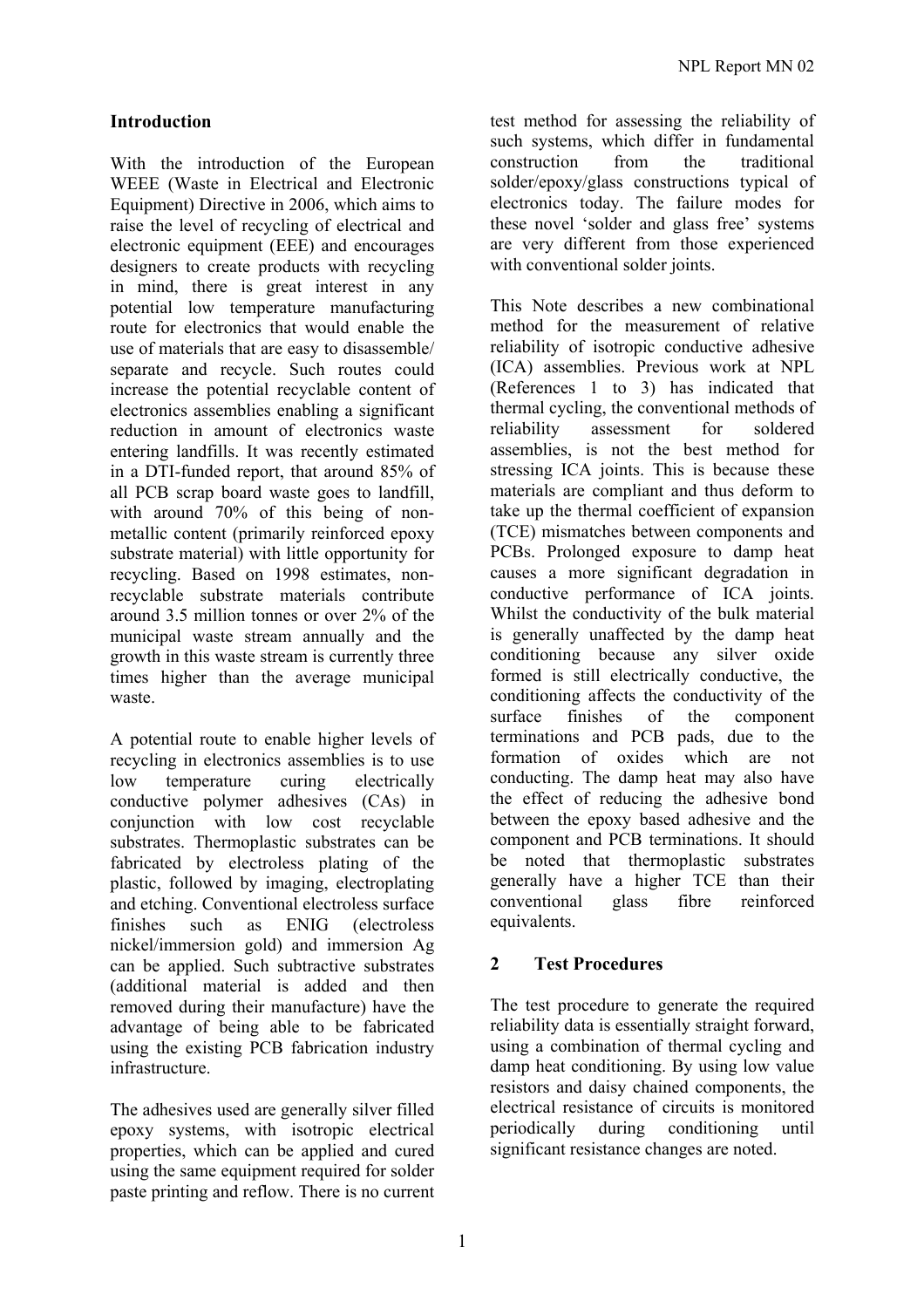**Test Equipment**: the required testing regime to undertake the reliability evaluation must have three attributes. An oven capable of maintaining a damp atmosphere of 85°C/85%RH; a thermal cycling oven capable of changing the temperature of the test assemblies between  $-55^{\circ}$ C and  $125^{\circ}$ C with a 5 minute dwell at each extreme and a maximum rate of change between extremes of not greater than  $10^{\circ}$ C per minute. Finally, a means of monitoring the electrical resistance of conductive chains within the test assembly is required.

**Test Specimen**: a purpose-designed test **4 Test Method**  circuit is required incorporating the component styles required to be evaluated. An example of the component side of a double-sided circuit is shown in Figure 1, which incorporates 1206 and 0603 resistors and SOIC14 components. These components have been chosen as the chip resistors have a large TCE mismatch with the substrate and are normally terminated with a tin plated finish, which oxidises to increase joint resistance. The SOIC represent a different joint configuration which can prove problematic with conductive adhesives and

**3 Test Requirements** is also representative of a typical solder terminated component. For ease of measurement all the individual circuits are led out to test points at the left hand end of the assembly. Alternatively, an actual working circuit could be evaluated, providing that the circuit performance would be effected by joint resistance increases and that this could be periodically monitored during conditioning. The test circuit below also includes vias to evaluate z-axis expansion effects on via reliability. Test circuits should include at least 30 test circuits. Multiple assemblies may be used to achieve this.

To determine relative reliability of conductively joined electronics assemblies, it is recommended that the assemblies be first subjected to 500 thermal cycles between –  $55^{\circ}$ C and  $125^{\circ}$ C with a 5 minute dwell at each extreme and a maximum rate of change between extremes of not greater than  $10^{\circ}$ C per minute. If the glass transition temperature (Tg) of the thermoplastic used is below the upper thermal cycling temperature, care must be taken to ensure



**Figure 1: Example test circuit for reliability testing**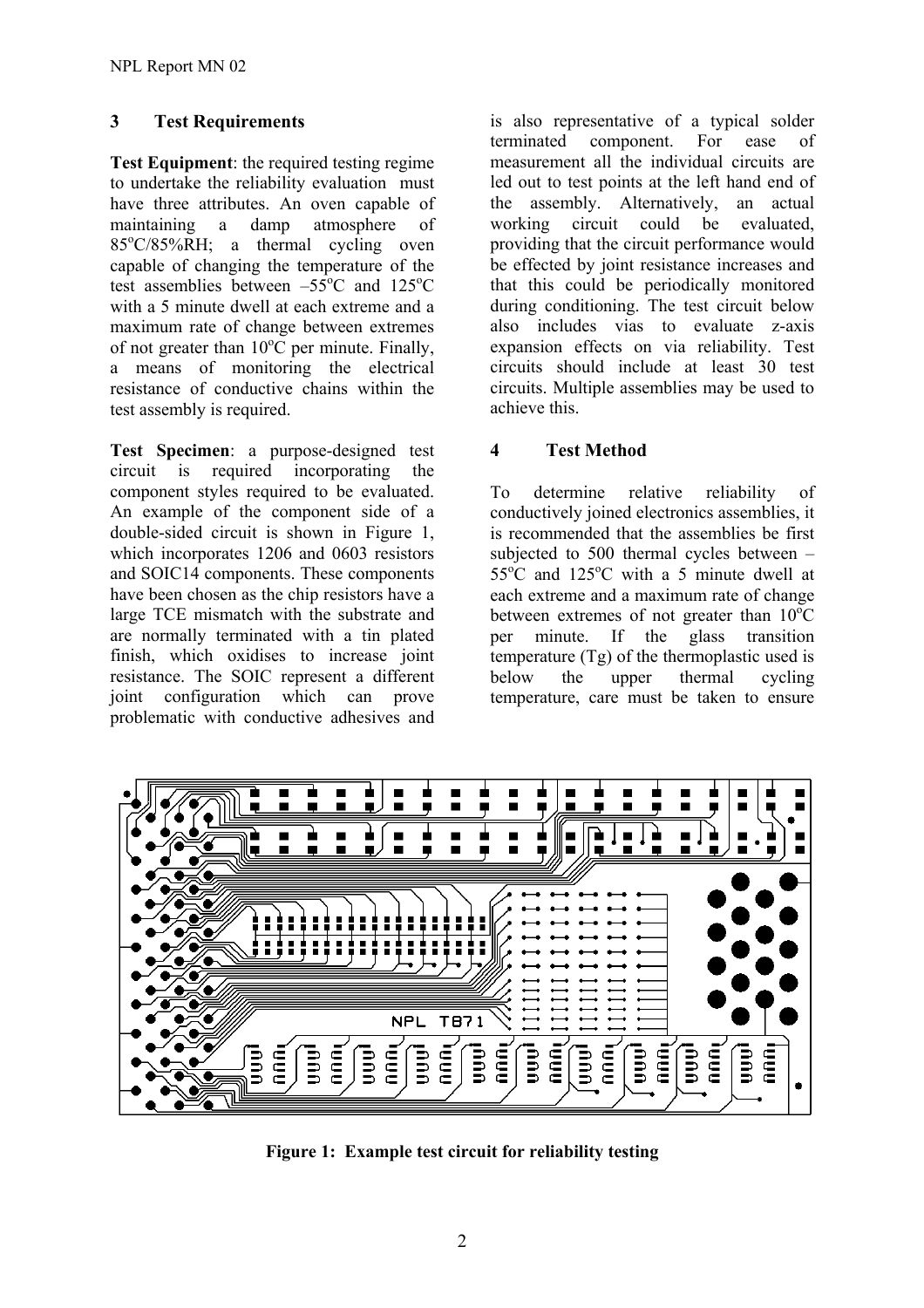that the substrates do not deform during thermal cycling. If the Tg is low, it is recommended that the substrates be mounted horizontal and supported over their entire area during thermal cycling. For higher Tg substrates vertical mounting during thermal cycling is permissible. The electrical resistance of test circuits should be monitored and recorded before and after thermal cycling at room temperature. Ideally circuit resistances should be less than  $20\Omega$  at the start of thermal cycling. The thermal cycling is then followed by at least 500 hours of damp heat conditioning at 85°C/85%RH. Electrical resistance monitoring should be undertaken at room temperature at least every 250 hours until a 50% failure level is reached. Failure criteria may be set by the end user, but a resistance increase to 100Ω has been used successfully applied at the National Physical Laboratory as a failure level. This combinational testing creates significantly earlier failures than either damp heat or thermal cycle testing alone. This is indicated in Figures 2 and 3,

where NPL data on identical assemblies clearly shows earlier failures for both 1206 resistors (two different ICAs,  $P \& X$ ) and SOICs, when tested by combinational testing compared to just damp heat or thermal cycling. Figure 4 shows a comparison of the shear strengths of the R1206 components after damp heat, thermal cycling and combinational testing for 1000 cycles or hours. The thermal cycling followed by damp heat shows a greater fall in shear strength than for the other test methods. It should also be noted that the thermal cycling should be undertaken before damp heat testing not in the reverse order. This latter combination does not generate failures any faster than just damp heat conditioning or thermal cycling alone. By subjecting the assembly initially to thermal cycling an interfacial breakdown is accelerated, driven by the TCE mismatch between the components and the substrate or the components/substrates and the adhesive. Following this with damp heat conditioning ensures oxides form more quickly on the exposed surfaces of the conductors.



### **1206 Resistors**

**Figure 2: Comparison of damp heat, thermal cycling, damp heat + thermal cycling and thermal cycling + damp heat testing for two ICAs (P & X) for 1206 resistors**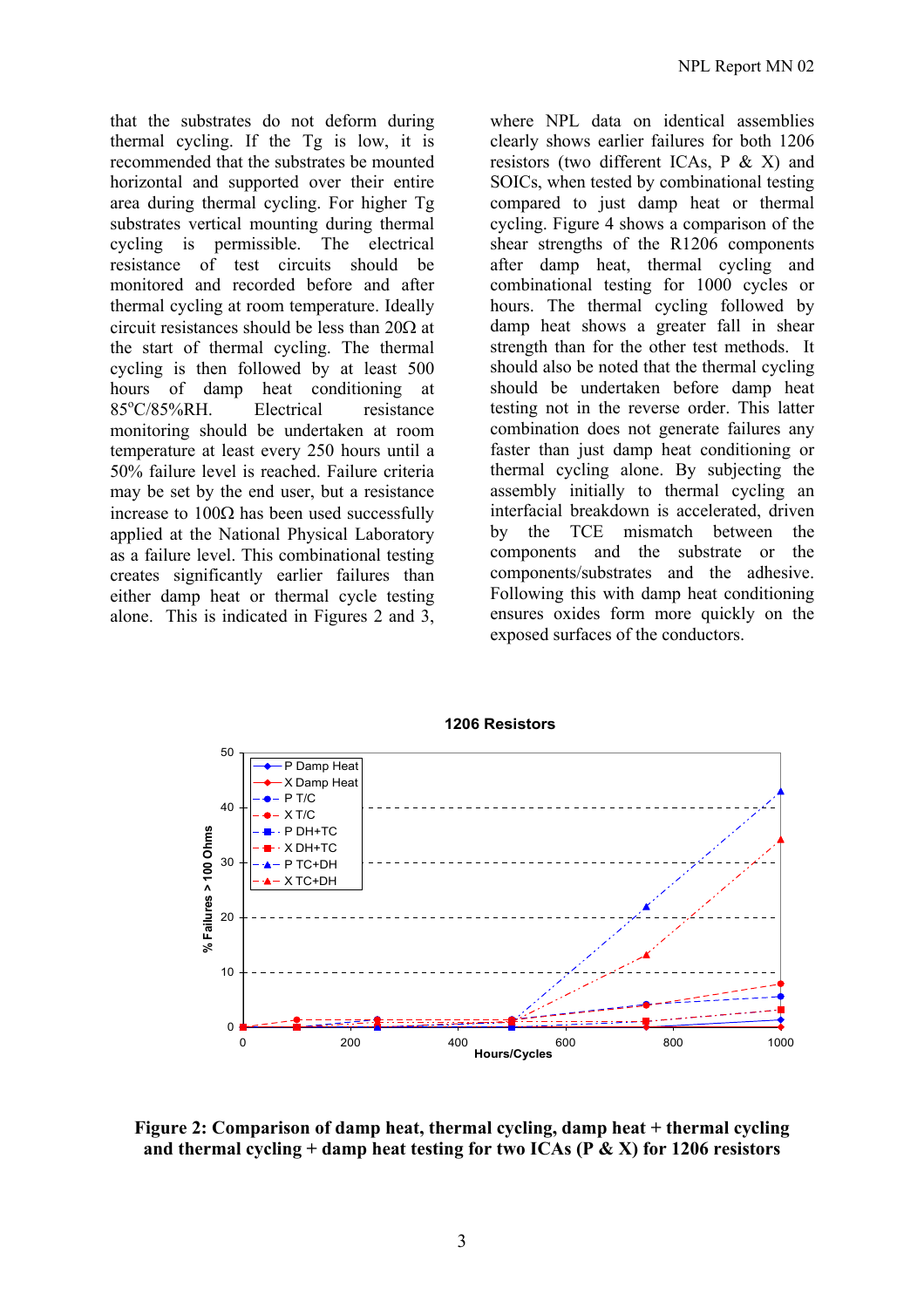

**Figure 3: Comparison of damp heat, thermal cycling, damp heat + thermal cycling and thermal cycling + damp heat testing for SOICs** 



**Shear Test Results**

**Figure 4: Comparison of average shear strengths of R1206 ICA joints conditioned using damp heat, thermal cycling, damp heat + thermal cycling and thermal cycling + damp heat**